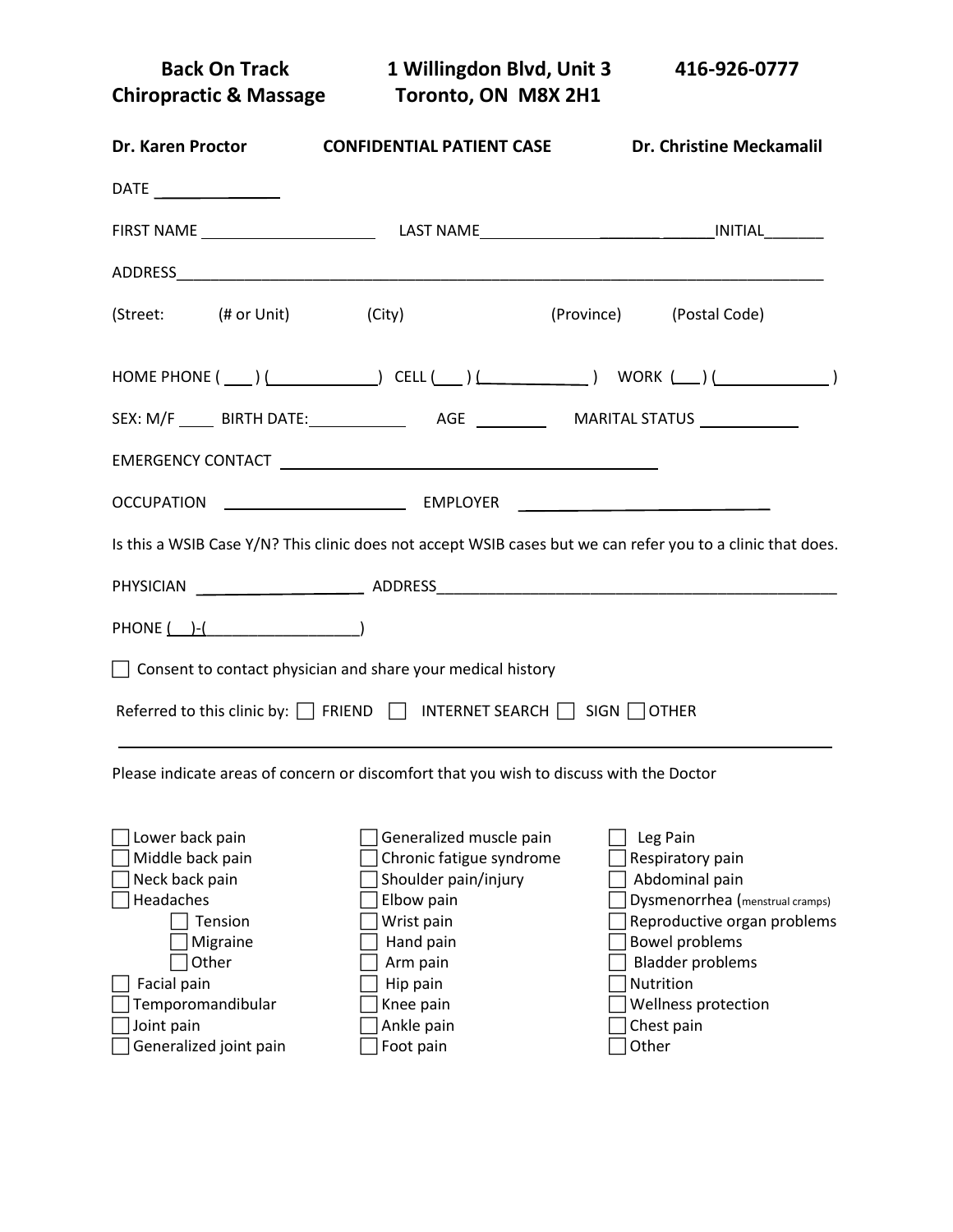**Back On Track 1 Willingdon Blvd, Unit 3 416-926-0777 Chiropractic & Massage Toronto, ON M8X 2H1**

# **ABOUT THIS OFFICE**

The wellness clinic has a philosophy to health that involves a multidiscipline approach to health and health care. It involves the relief of pain and symptoms, full rehabilitation, and education and exercise, nutrition and stress management. These factors together in general well being and lead to a better quality and enjoyment of life. It is your choice to receive these different l Please underline any conditions which are presently causing you a problem. Please check ( $\vee$ ) those conditions which were a problem to you in the past.

| <b>GENERAL</b>      | E.E.N.T. (cont'd)       | <b>Cardio Vascular</b>    | <b>GASTROINTESTINAL</b> | <b>CHILDHOOD</b>  |
|---------------------|-------------------------|---------------------------|-------------------------|-------------------|
| <b>SYMPTOMS</b>     | Asthma                  | Low blood pressure        | Poor Appetite           | <b>CONDITIONS</b> |
| Headache            | Dental decay            | Pain over heart           | Difficult digestion     | <b>Measles</b>    |
| Fever               | Gum trouble             | Previous heart stroke     | <b>Excessive hunger</b> | Scarlet fever     |
| Chills              | Frequent colds          | Hardening of arteries     | Belching or gas         | Ear infections    |
| Sweats              | <b>Enlarged thyroid</b> | Swelling of ankles        | Nausea                  | Mumps             |
| Fainting            | <b>Tonsillitis</b>      | Poor circulation          | Vomiting                | Diphtheria        |
| <b>Dizziness</b>    | Sinus infection         | Paralytic stroke          | Vomiting of blood       | Tubes in ears     |
| Convulsions         | Nasal discharge         |                           | Colon trouble           | Chickenpox        |
| Loss of sleep       | <b>Enlarged glands</b>  | <b>MUSCLE &amp; JOINT</b> | Constipation            | Rheumatoid fever  |
| Fatigue             |                         | Stiff neck                | Intestinal worms        | Whooping cough    |
| Nervousness         | <b>SKIN</b>             | Back ache                 | Liver trouble           | Typhoid fever     |
| Loss of weight      | Sink eruptions          | Neck pain                 | Gall bladder trouble    | Other             |
| Numbness or pain in | <b>Itching</b>          | Swollen joints            | Jaundice                |                   |
| arms, hands, legs   | <b>Bruises easily</b>   | Painful tail bone         | Colitis                 |                   |
| Allergy             | <b>Dryness</b>          | Foot trouble              | Pain over stomach       |                   |
| Wheezing            | <b>Boils</b>            | Pain in shoulders         | Hemorrhoids (Piles)     |                   |
| Neuralgia           | Varicose veins          | Hernia                    |                         |                   |
|                     | Sensitive skin          | Spinal curvature          | <b>FOR WOMEN ONLY</b>   |                   |
| E.E.N.T             | Hives or allergy        | Faulty posture            | Painful menstruation    |                   |
| Failing vision      |                         | Arthritis                 | Irregular cycle         |                   |
| Near sightedness    | <b>RESPIRATORY</b>      |                           | Cramps or backache      |                   |
| Far sightedness     | Chronic or cough        | <b>GENTOURINARY</b>       | Previous miscarriage    |                   |
| Crossed eyes        | Spitting or phlegm      | Frequent urination        | Vaginal discharge       |                   |
| Eye pain            | Spitting up blood       | Painful urination         | Congested symptoms      |                   |
| Deafness            | Chest pain              | Blood in urine            | <b>Excessive flow</b>   |                   |
| Earache             | Difficult breathing     | Pus in urine              | Lumps in breast         |                   |
| Ear Discharge       |                         | Kidney infection          | Menopausal              |                   |
| Nose bleeds         |                         | Bed wetting               | symptoms                |                   |
| Nasal destruction   |                         | Inability to control      | <b>Excessive flow</b>   |                   |
| Hoarseness          |                         | urine                     | Hot flashes             |                   |
| Sore throat         |                         | Prostate trouble          | Number of               |                   |
| Hay fever           |                         |                           | pregnancies             |                   |
|                     |                         |                           | Number of abortions     |                   |
|                     |                         |                           | Number of               |                   |
|                     |                         |                           | miscarriages            |                   |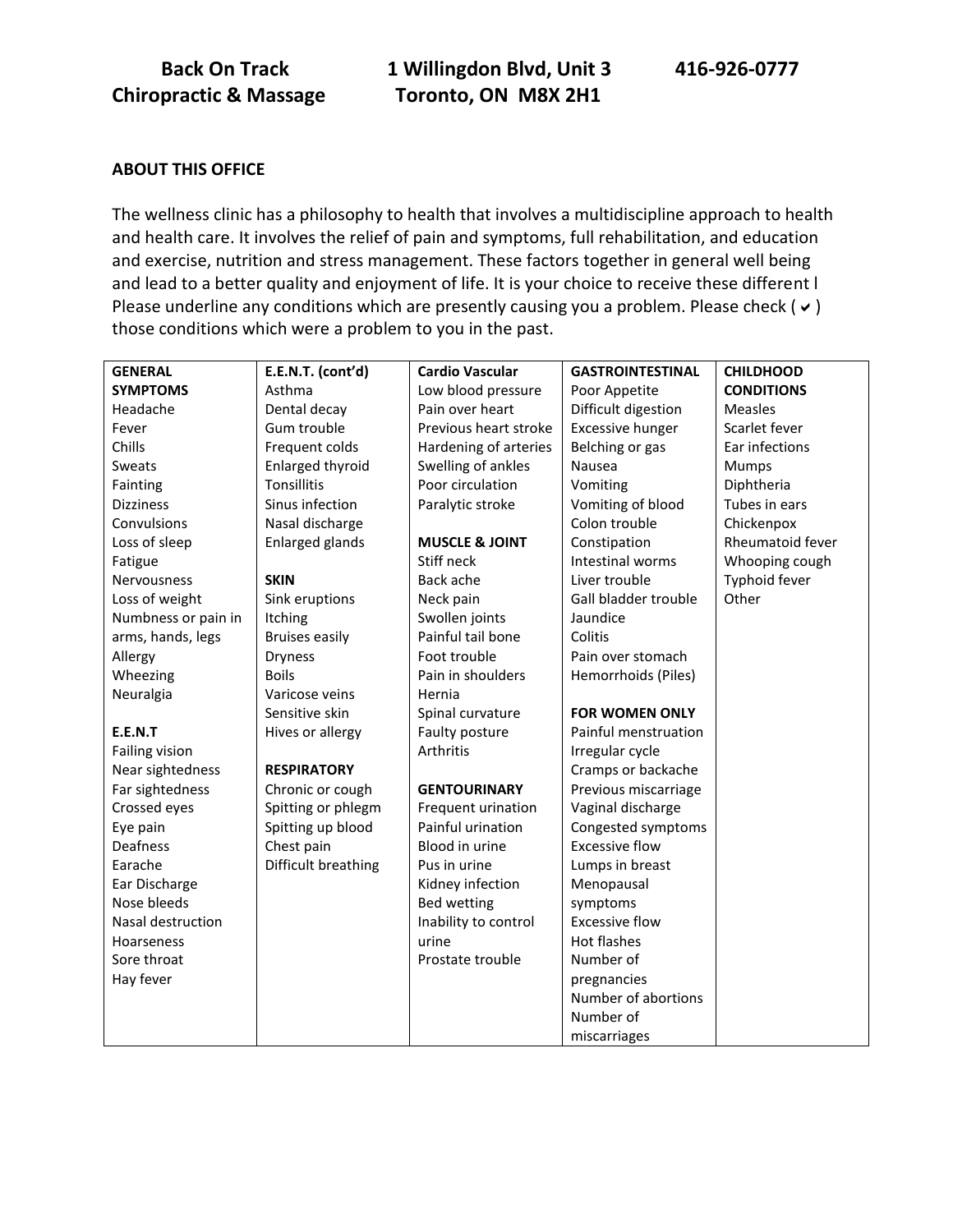**Back On Track 1 Willingdon Blvd, Unit 3 416-926-0777 Chiropractic & Massage Toronto, ON M8X 2H1**

# **HAVE YOU HAD ANY OF THE FOLLOWING DISEASES? IF SO, PLEASE INDICATE.**

| Aneurysm    | High blood | <b>Hepatitis</b> | Polio         | Sleeping         |
|-------------|------------|------------------|---------------|------------------|
| Cancer      | pressure   | Fatigue          | HIV           | difficulty       |
| Respiratory | Heart      | Arthritis        | Osteoporosis  | <b>Psoriasis</b> |
| conditions  | condition  | <b>Diabetes</b>  | <b>Stroke</b> | Pneumonia        |

### **VISUAL PAIN RATING SCALE**

INSTRUCTIONS: Make a mark (/) along the line which you think represents your current level of pain in your major area of injury, somewhere between "NO PAIN AT ALL" and "PAIN AS BAD AS IT COULD BE"

**NO PAIN AT ALL PAIN AS BAD AS IT COULD BE** 

| R |
|---|
|   |
|   |
|   |
|   |

On the following diagrams, indicate all areas of; Stiffness //// Burning xxxx

| <b>SUILITIESS ////</b> | <b>BUITHING XXXX</b> |
|------------------------|----------------------|
| Aching ****            | Numbness ● ●         |

What level of care are you interested in pursuing? (please mark below)

 $\Box$  pain relief

 $\Box$  pain relief with rehabilitation through exercise

 $\Box$  prevention which involves looking at nutrition, stress management, exercise, postural analysis and good spinal health.

Expectations

#### **PAIN DIAGRAM**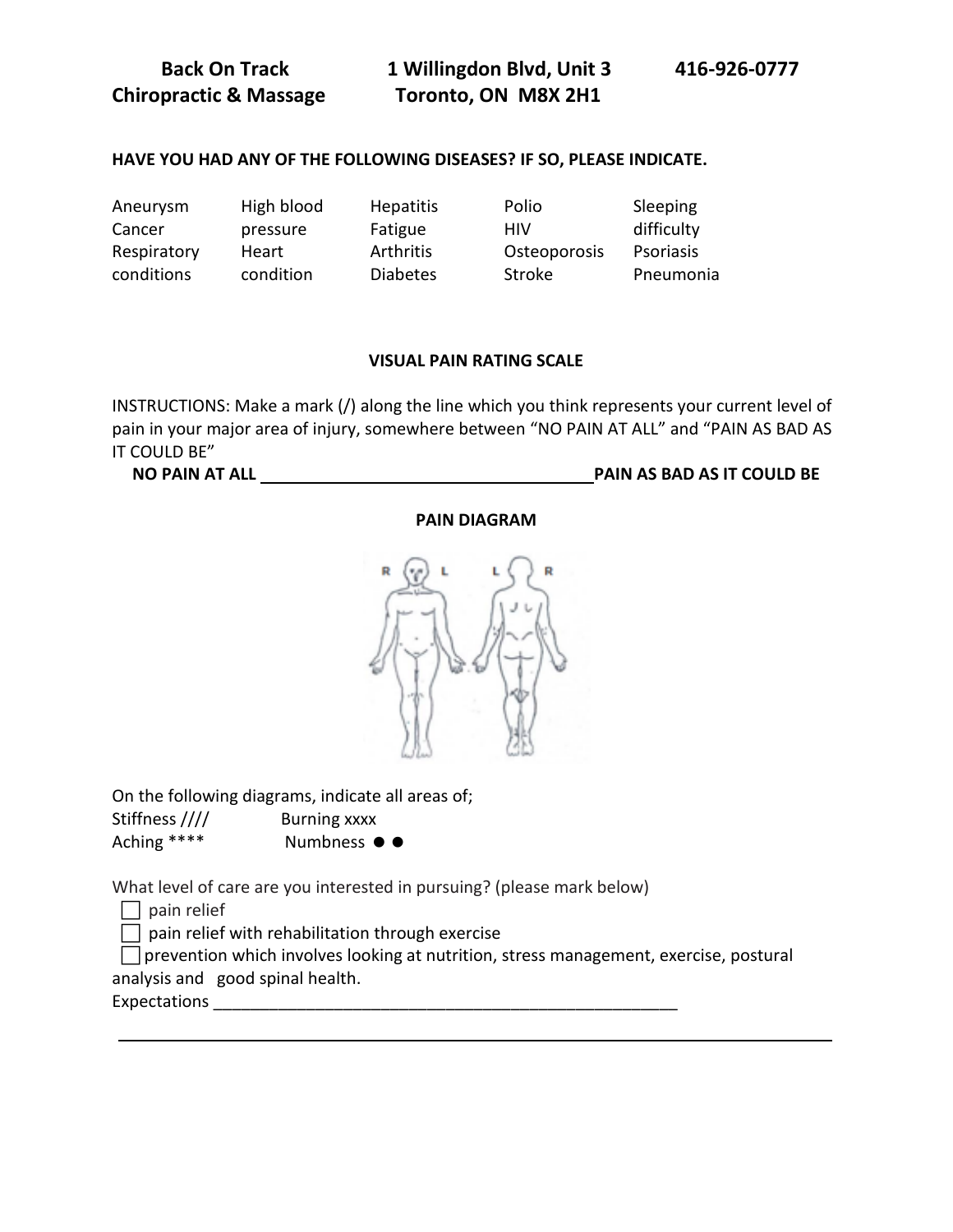| <b>Back On Track</b><br><b>Chiropractic &amp; Massage</b>                                                                                                                      | 1 Willingdon Blvd, Unit 3<br>Toronto, ON M8X 2H1 | 416-926-0777                      |                                     |
|--------------------------------------------------------------------------------------------------------------------------------------------------------------------------------|--------------------------------------------------|-----------------------------------|-------------------------------------|
| PATIENT QUESTIONAIRE (Please Circle)<br>Any recent diagnostic imaging CT scan, MRI, Ultrasound YES NO Date ____________                                                        |                                                  |                                   |                                     |
| Any recent spinal x rays<br>Have you ever been to a chiropractor before                                                                                                        |                                                  | YES NO<br>YES NO                  | Date<br>Date                        |
| excellent<br>Results:                                                                                                                                                          | good fair poor Dr.'s name:                       |                                   |                                     |
| Do you take any vitamin or mineral supplementation. If yes please list them                                                                                                    |                                                  |                                   |                                     |
| Sleeping posture<br>Side Back                                                                                                                                                  | Stomach                                          |                                   | How many pillows do you sleep with? |
| Have you ever been knocked unconscious?<br>Are you presently under treatment for this problem?<br>Are you presently taking any medications?<br>If yes, please list medications |                                                  | YES NO<br>YES NO<br><b>YES NO</b> |                                     |
| Are you presently pregnant? YES NO If YES, due date is<br>Are you a smoker? YES NO If YES, amount per day<br>Do you exercise? (if yes please outline activities below) YES NO  |                                                  |                                   |                                     |
| Do you consume alcohol?<br>Indicate your sleep, hours per night                                                                                                                | <b>YES NO</b>                                    |                                   |                                     |
| Do you wake rested?<br><b>YES NO</b>                                                                                                                                           |                                                  |                                   |                                     |
| Accidents or falls / Fractures or Dislocations (Please describe fully)                                                                                                         |                                                  |                                   |                                     |
| Have you had any surgeries? (if yes please outline)                                                                                                                            |                                                  |                                   |                                     |
| In signing this form you agree that this information is correct                                                                                                                |                                                  |                                   |                                     |
|                                                                                                                                                                                |                                                  |                                   |                                     |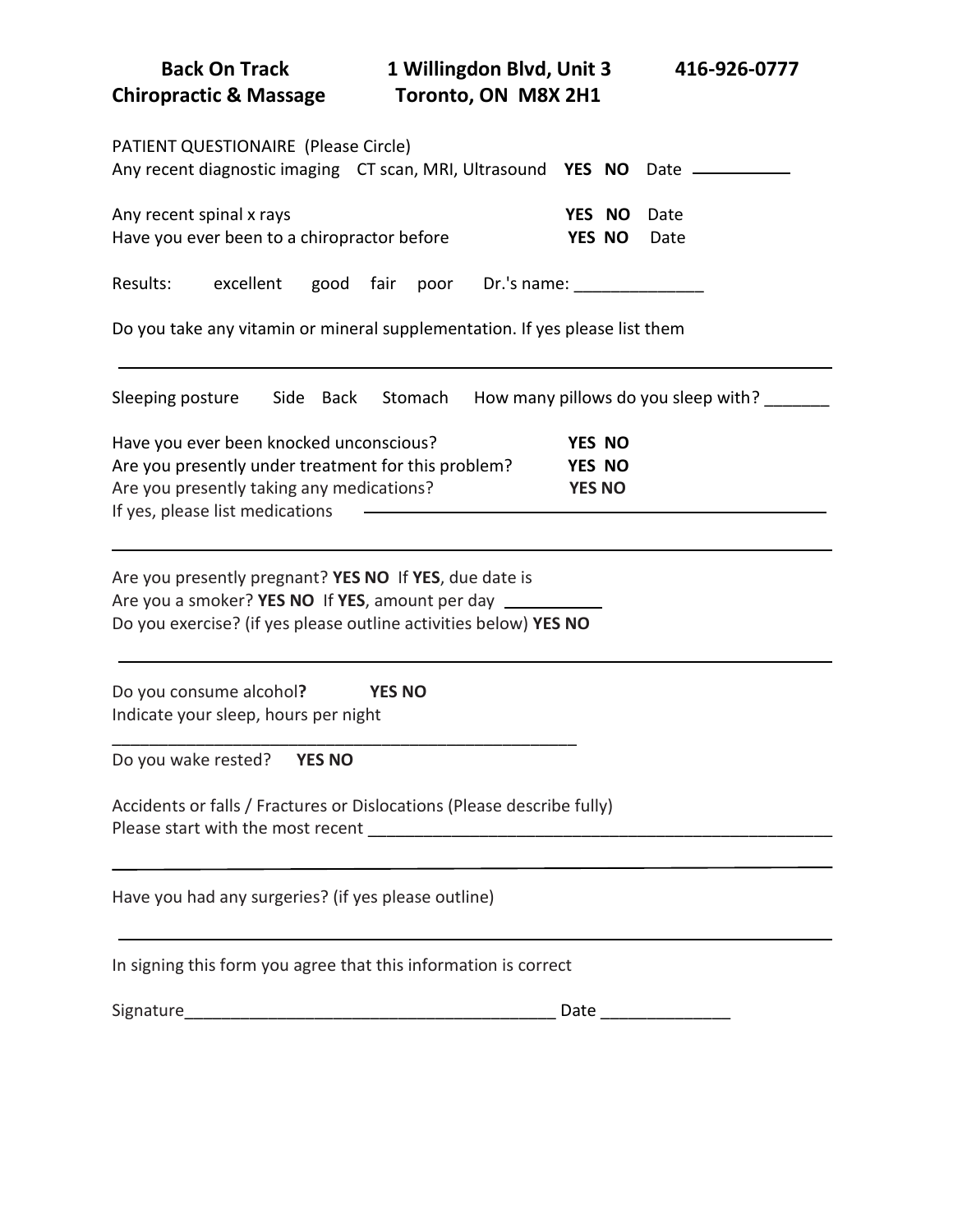# **CONSENT TO CHIROPRACTIC TREATMENT**

It is important for you to consider the benefits, risks and alternatives to the treatment options offered by your chiropractor and to make an informed decision about proceeding with treatment.

Chiropractic treatment includes adjustment, manipulation and mobilization of the spine and other joints of the body, soft-tissue techniques such as massage, and other forms of therapy including, but not limited to, electrical or light therapy and exercise.

# **Benefits**

Chiropractic treatment has been demonstrated to be effective for complaints of the neck, back and other areas of the body caused by nerves, muscles, joints and related tissues. Treatment by your chiropractor can relieve pain, including headache, altered sensation, muscle stiffness and spasm. It can also increase mobility, improve function, and reduce or eliminate the need for drugs or surgery.

### **Risks**

The risks associated with chiropractic treatment vary according to each patient's condition as well as the location and type of treatment.

The risks include:

● **Temporary worsening of symptoms** – Usually, any increase in pre-existing symptoms of pain or stiffness will last only a few hours to a few days.

● **Skin irritation or burn** – Skin irritation or a burn may occur in association with the use of some types of electrical or light therapy. Skin irritation should resolve quickly. A burn may leave a permanent scar.

● **Sprain or strain** – Typically, a muscle or ligament sprain or strain will resolve itself within a few days or weeks with some rest, protection of the area affected and other minor care.

● **Rib fracture** – While a rib fracture is painful and can limit your activity for a period of time, it will generally heal on its own over a period of several weeks without further treatment or surgical intervention.

**• Injury or aggravation of a disc** – Over the course of a lifetime, spinal discs may degenerate or become damaged. A disc can degenerate with aging, while disc damage can occur with common daily activities such as bending or lifting. Patients who already have a degenerated or damaged disc may or may not have symptoms. They may not know they have a problem with a disc. They also may not know their disc condition is worsening because they only experience back or neck problems once in a while.

Chiropractic treatment should not damage a disc that is not already degenerated or damaged, but if there is a pre-existing disc condition, chiropractic treatment, like many common daily activities, may aggravate the disc condition.